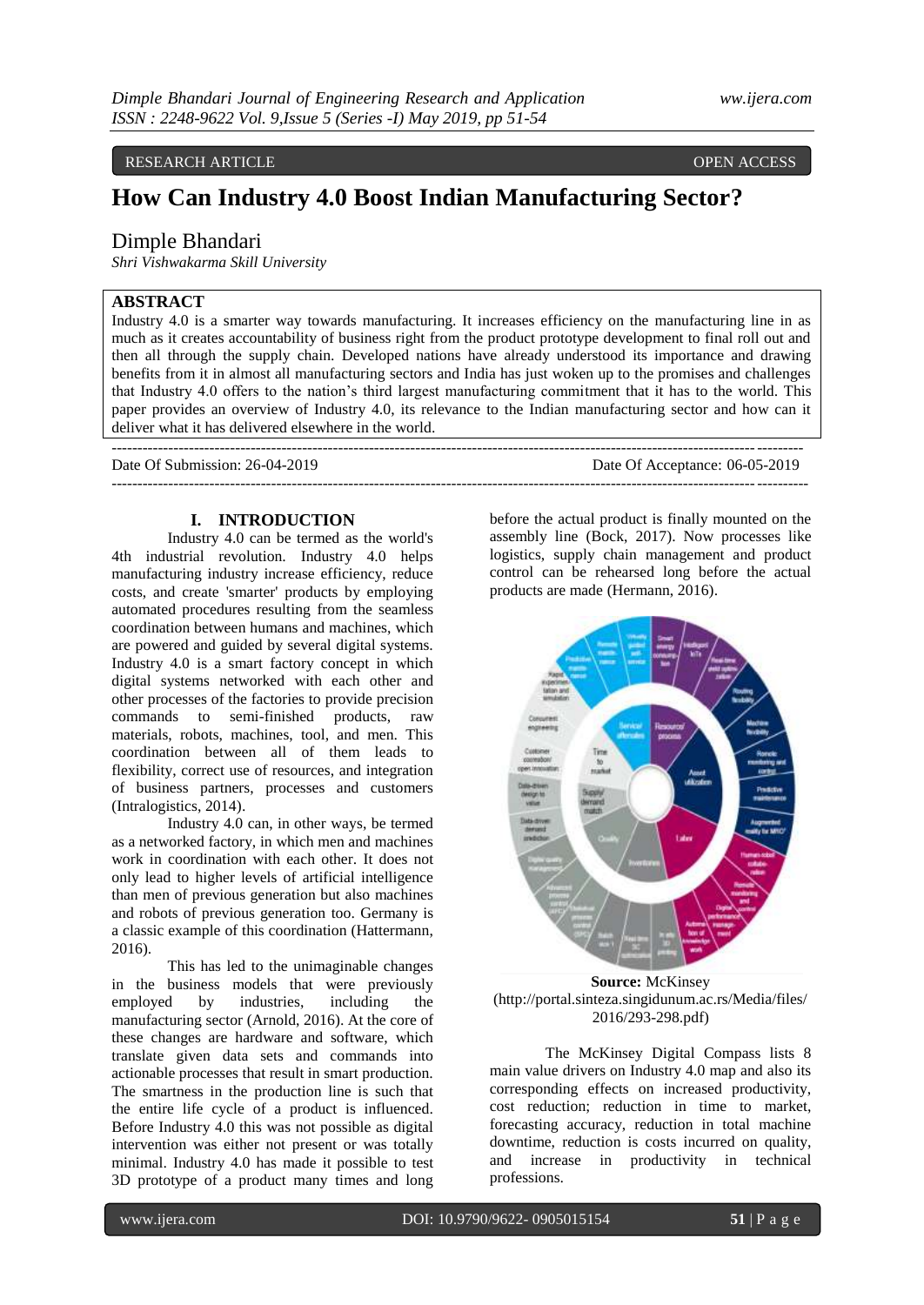#### **Relevance to Manufacturing Sector**

Industry 4.0 is transforming manufacturing sector like never before. Its applicability has come to be established in every other field of manufacturing now, which includes advanced manufacturing systems, autonomous vehicles, additive manufacturing, industrial mobile devices, logistics, and sensors used in manufacturing industry for data collection. As mentioned above, it has heralded modern industry into a period of smart manufacturing by using more than one determinants in the act, like Internet of Things (Winnig, 2016), Big Data (Hartmann. 2016), and machine precision, as given in the pyramid below.



lot = internet of Things

**Source:** Dr. Jay Lee, Behrad Baghery, Hung Ann Kao, Edzel Lapira, Manufacturing leadership journal, February 2015, Industry 4.0 and Manufacturing Transformation, 31.03.2016. http://www.mljournaldigital.com/meleadershipjournal/201502?search\_te rm=Industry%204.0&doc\_id=- 1&search\_term=Industry%204.0&pg=48#pg48

The McKinsey Digital Compass maps Industry 4.0 levers to the 8 main value drivers.



### **Relevance to Indian Manufacturing Sector**

By and large Indian manufacturing sector is divided into two types - unregistered and registered. Small scale industrial units on account of several factors are not able to keep pace with the state-of-the-art (Spieth, 2014) technological processes industrial units which give the country top-notch products try to keep abreast with modern technological advances. Industry 4.0 is one of their top priorities.

Ever since liberalization, India has slowly and slowly begun to be recognized as the promising hub of manufacturing sector. Except for the pace of reforms which was termed as "slow" by International Monetary Fund (IMF) some years back, recent decisions by the union government ease of doing business and GST being two of many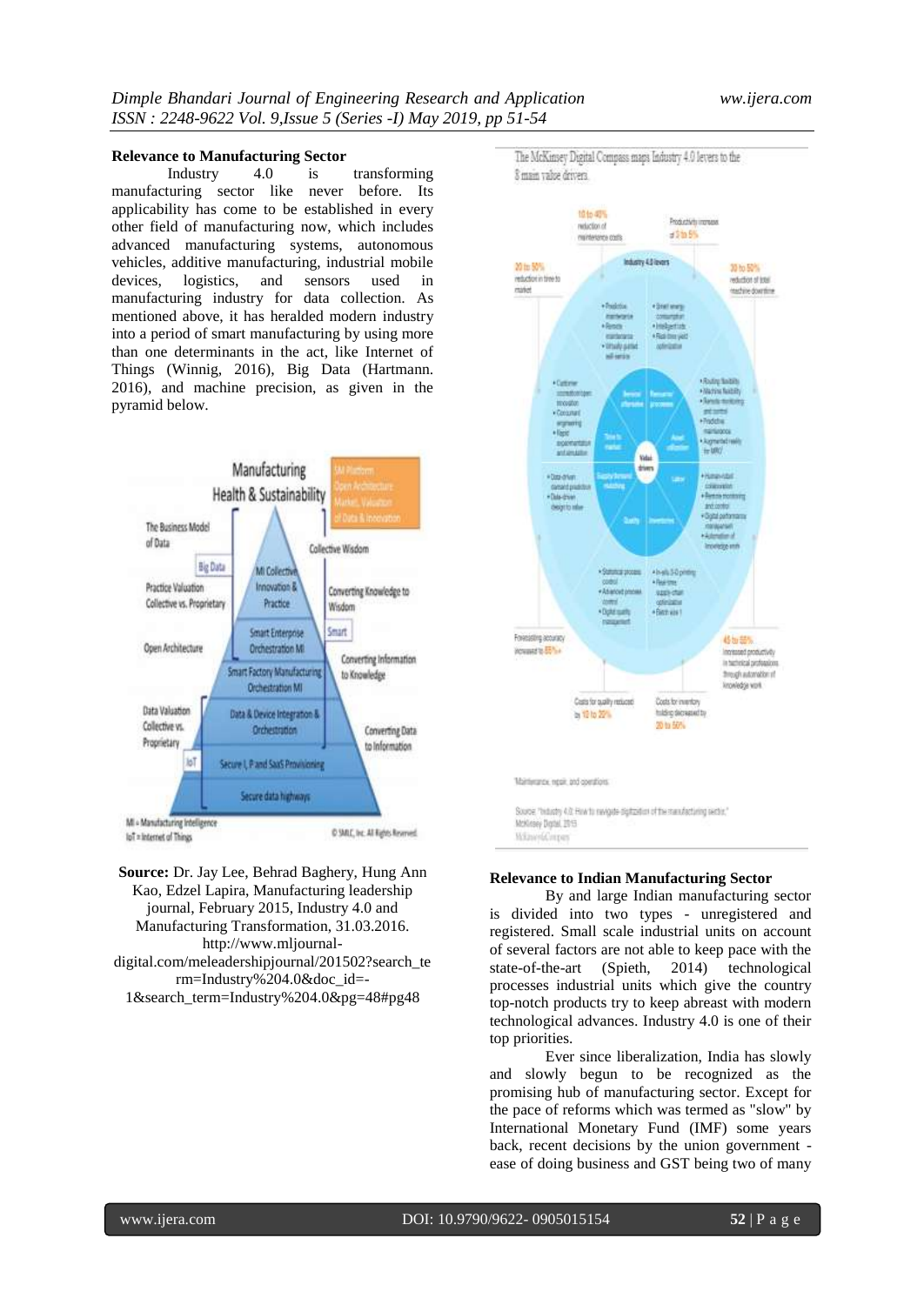- the manufacturing sector in India is now poised for a new growth.

The manufacturing sector in the country has now attracted a new focus and concerted efforts are being made by the union and the state governments to boost a rise in sectors like machinery, automobile, pharmaceutical, aviation, and electronic and semiconductor. Foreign investors are now looking keenly at India as their next manufacturing destination on account of reduced cost of labor and competitive prices. Given that the nation draws salient features of Industry 4.0 into its manufacturing, India will have a lot to offer to the world in manufacturing sector (Iyer et al, 2011).

#### **How Can Industry 4.0 Help?**

India manufacturing sector has been known for not meeting customer demands in time, and, in reality, a very casual approach towards time management and commitments. Industry 4.0 helps overcome that. It ensures in-time manufacturing and provides a boost to increased productivity by proper utilization of relevant technologies (Fettermann, 2018).

Industry 4.0 is not only able to influence operations management but also every second product development stage. This is because the cyber-physical interface of Industry 4.0 precisely knows the requirements of the manufacturing that the product needs to be given. The system is made so adaptable to pre-defined commands that it leaves no scope for error, unless for a technical glitch. Industry 4.0 ensures that the product follows a unique command configured for its development. Right from the conceptualization stage to the final roll out of the product, Industry 4.0 ensures that it not only is supposed to roll out the product but also establish the desired collaboration between the customer waiting at the end of the line for the product, manufacturer in the beginning and supplier in the middle. Industry 4.0 takes care of the whole supply chain management too (Tjahjonoa et al, 2017).

What goes in India's favor is that in just another year or so, India would be the third largest automobile market, apart from being major automobile manufacturing hub in the world. A whopping 25 percent of nation's GDP is contributed by the automobile sector; a moment that does not only instill pride but also calls for greater authenticity and reliable in the catering to the market. Industry 4.0 growth drivers can be conveniently integrated into the sector to boost it (Paris, 2017).

Industry 4.0 can boost India's manufacturing sector through some of its key enablers. Data enablers help transmit most appropriate and relevant data to applications that are responsible for the final manufacture and roll out of the product. Three crucial components of Industry 4.0 are responsible for this seamless execution - data visualization, digital manufacturing, and floor control network (Brettel, 2014).

Coordination between them all leads to operational efficiency. This also helps men as well as machines to identify issues quicker than later and suggest remedial actions in the shortest possible times. That is where the human interface plays a major role and debunks the myth that Industry 4.0 is going to entirely replace human workforce, a common but largely unfounded worry in the Indian industrial sector.

# **II. CONCLUSION**

Industry 4.0 has is helping many developed European nations, especially ones like Germany, which being the manufacturing hubs, maintain an edge in the industry. Ever since the recent policy changes brought in by the union government, India is fast catching up with the developed world to stand shoulder to shoulder in the manufacturing sector. But this calls for greater workforce alertness, efficiency and reliability if India's manufacturing sector needs to be boosted further and propelled towards an unprecedented growth. Drivers from Industry 4.0 are going to help men by employing machines along with.

#### **REFERENCES**

- [1]. Arnold, C., Kiel, D., and Voigt, K.-I. (2016). "How Industry 4.0 Changes Business Models in Different Manufacturing Industries," in Proceedings of XXVII ISPIM Conferences, K. Huizingh, S. Conn, M. Torkkeli and I. Bitran (eds.). Porto, Portugal: ISPIM, pp. 1-20
- [2]. Ananth Iyer, Peter Koudal, Haritha Saranga, Sridhar Seshadri (2011), 'Indian Manufacturing – Strategic and Operational Decisions and Business Performance', IIMB Working paper no: 338
- [3]. Bock, M., and Wiener, M. (2017). "Towards a Taxonomy of Digital Business Models –<br>ConceptualDimensions and Empirical ConceptualDimensions Illustrations," in Proceedings of the 38th International Conference onInformation Systems (ICIS 2017). Seoul, South Korea: Association for Information Systems (AIS).
- [4]. Brettel, M., Friederichsen, N., Keller, M., and Rosenberg, M. (2014). "How Virtualization, Decentralization and Network Building Change the Manufacturing Landscape: An Industry 4.0 Perspective," International Journal of Mechanical, Industrial Science and Engineering (8:1), pp. 37- 44
- [5]. B.Tjahjonoa, C.Esplugues, E.Aresc.G. Pelaez (2017). What does Industry 4.0 mean to Supply Chain?Online: